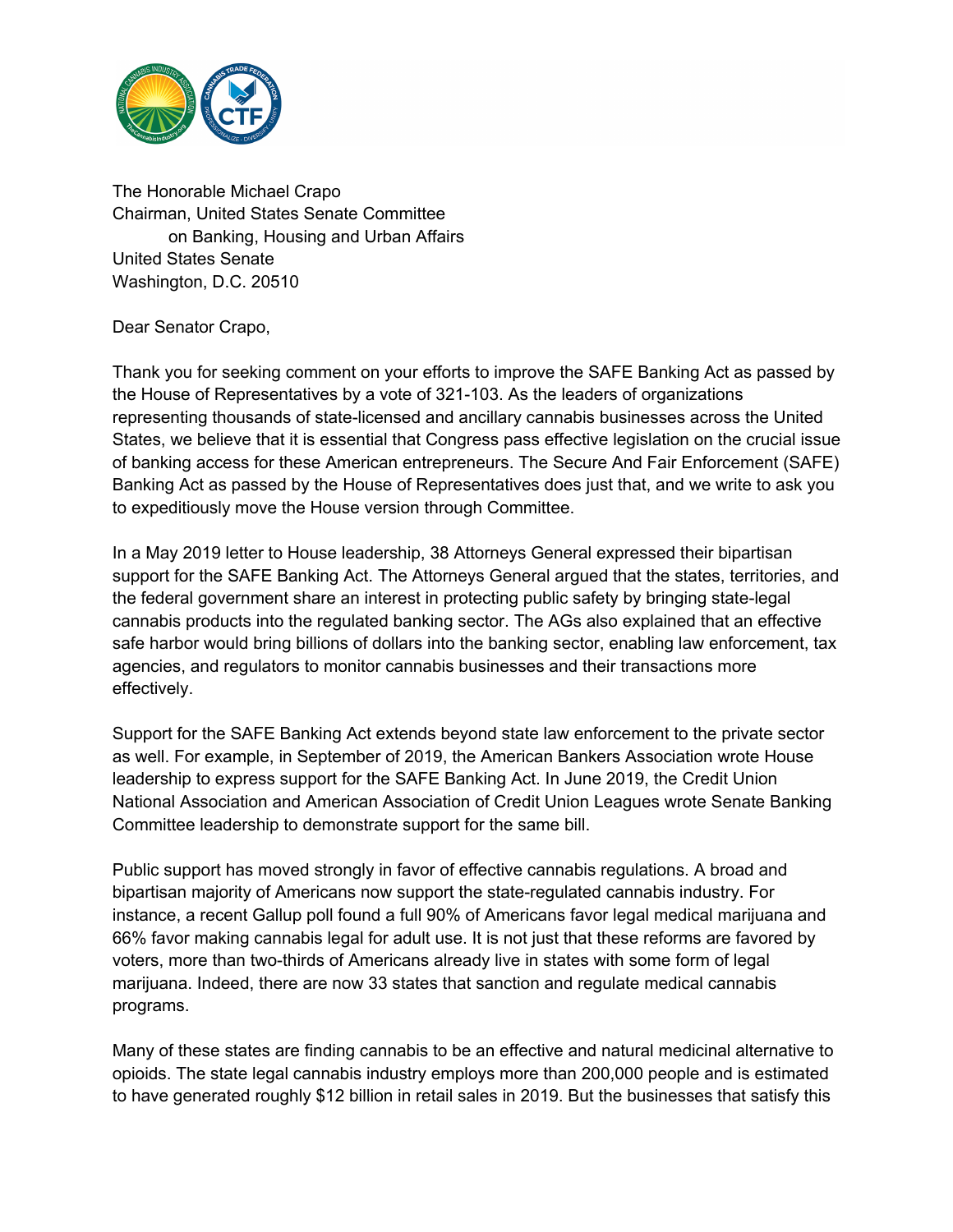demand continue to face unfair and unnecessary banking challenges. Due to the illegal status of cannabis at the federal level, cannabis businesses struggle to obtain and maintain bank accounts. Yet, banking is a crucial element for this burgeoning industry to operate safely. Without banking services, U.S. businesses will continue to operate in a cash environment that endangers employees and the public.

Let us be explicit: the SAFE Banking Act is not a referendum on federal legalization of cannabis. Support for federal legalization is not a prerequisite to supporting SAFE Banking. By supporting cannabis banking reform, one stands with the majority of state Attorneys General who have called on Congress to act. SAFE Banking means supporting U.S. businesses that operate legally under state law by providing them with the same banking tools provided to all other American industries. In short, the SAFE Banking Act is a referendum on public safety for the small businesses responding to the will of the voters and for the Americans who patronize these businesses.

Beyond our general call for the passage of the SAFE Banking Act, we also want to respond to the memo you released at the end of last year. While we appreciate you seeking public comment to inform your decision-making, we have concerns about some of the proposed standards included in the memo. In particular, the suggestion that banking services might only be made available to businesses that sell cannabis products that test below 2% THC is one that would completely undermine the purpose of the legislation, making profitable operations by state-legal cannabis businesses nearly impossible.

Setting a low THC limit as a condition for obtaining banking services would have the effect of driving consumers to the illegal market, with revenue shifting from state-legal markets, which produce tens of thousands of living wage jobs and generate billions of dollars in tax revenue, to an underground economy, which produces neither. The same is true with respect to the suggestion that banking services be denied to companies that sell vape pens or other cannabis products that adults consume. Cannabis consumers will find the products that they desire, whether those products are legal or illegal, and the recent vaping crisis in the U.S. has underscored the dangers associated with steering consumers toward an unregulated market.

The suggested product limitations would actively harm the patient suffering from PTSD in Pennsylvania, the cancer patient in North Dakota, and Americans like them who turn to these state-legal markets across the country. We believe that they deserve better, as do the small business owners and entrepreneurs who have made relief for them possible. It is far better to allow states to continue to regulate their cannabis markets and address public safety issues as they arise, as they have been doing since the regulated markets were established. Of course, these state regulations could be informed by government-funded studies, including the types of studies proposed in your memo.

Together, the undersigned represent thousands of member-businesses in the United States. We are not writing to ask you to support federal legalization. We are merely asking that you facilitate the availability of financial services to the state-legal cannabis industry in order to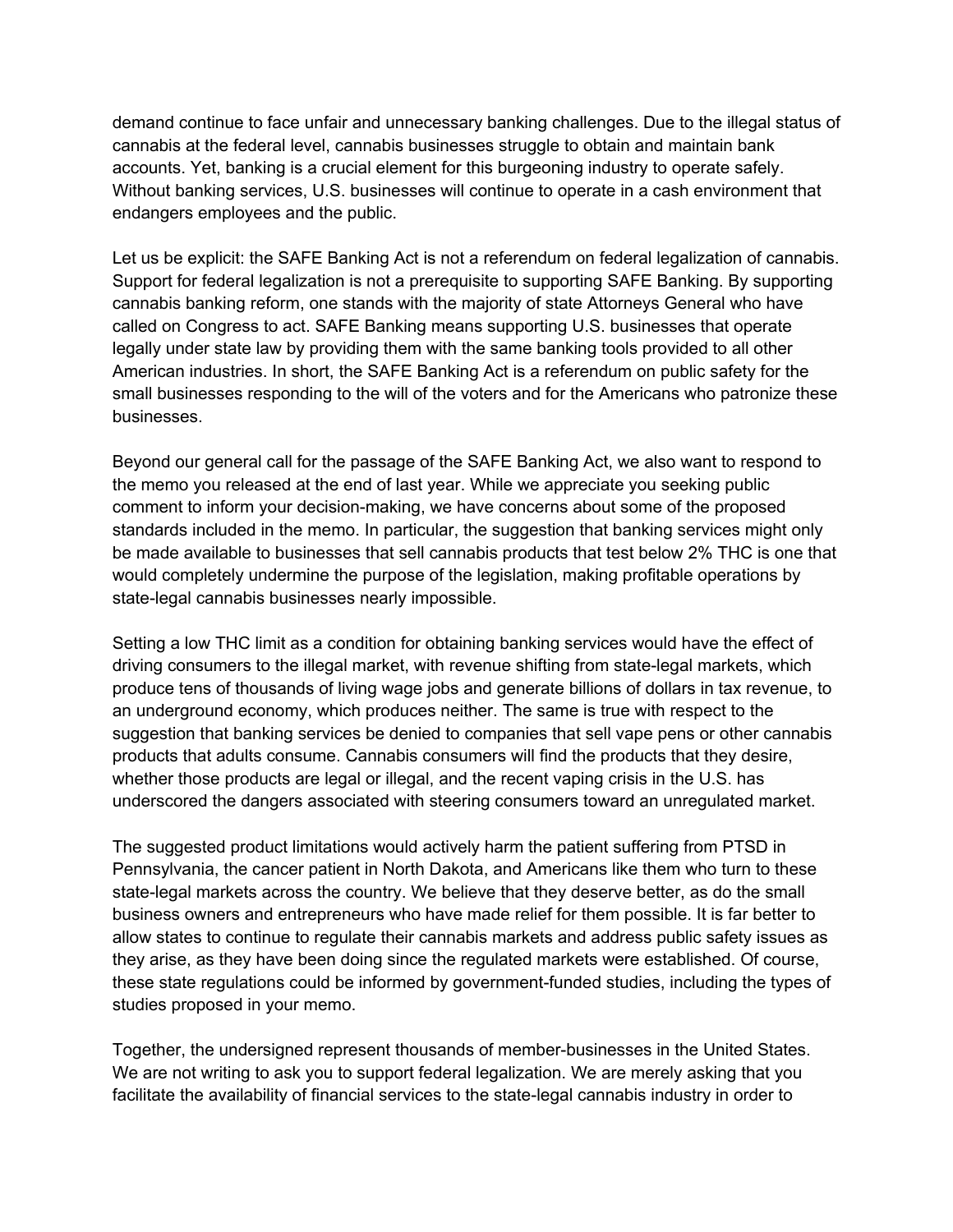improve public safety, allow states to easily track and collect tax revenue, and assist the statelegal industry with displacing an illicit market that is currently operating free from any regulatory oversight.

The cannabis industry stands ready to work with your office on the myriad technical issues that you have suggested should be a priority, including making certain that these products are not available to children.

We urge you to work with the state-regulated cannabis industry, the financial services sector, and other interested stakeholders on a solution that supports, rather than hinders, this burgeoning industry and the will of the American public.

Sincerely,

Aaron Smith Neal Levine Executive Director Chief Executive Officer National Cannabis Industry Association Cannabis Trade Federation

Adam Smith **Robert deBin** Executive Director **President** Alliance for Sensible Markets Arkansas Cannabis Industry Association Craft Cannabis Alliance (Oregon)

Nicole Weber **Kristin Baldwin** Vice President **Executive Director** Business Owners Hemp & Cannabis The Cannabis Alliance (Washington) Association (Connecticut)

Pamela J Althoff Michael Minardi Executive Director Vice President Cannabis Business Association of Illinois Cannabis Executive Council (Florida)

Kate Johnson **Randal Meyer** Randal Meyer Co-President Executive Director Cannabis Industry Association of Wisconsin Global Alliance for Cannabis Commerce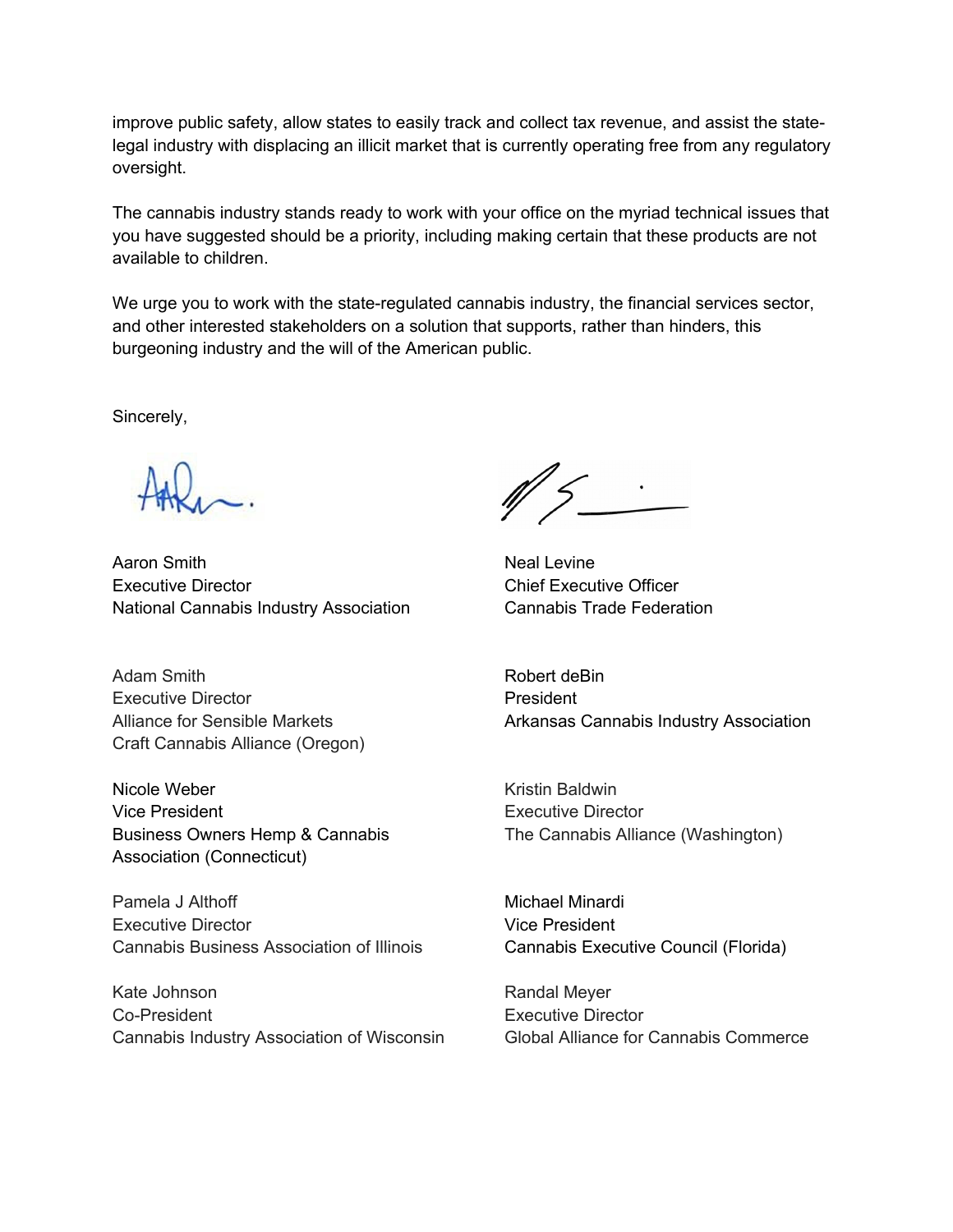Teri Gorman Terra Carver Board Chair **Executive Director Executive Director** Hawai'i Cannabis Industry Association **Humboldt County Growers Alliance** 

Matt Moreau **Matt Moreau** Ron Kammerzell President **Executive Director Executive Director** 

Demetri Downing **David O'Brien** Executive Director **President & CEO** Marijuana Industry Trade Association - Massachusetts Cannabis Business Arizona **Arizona** Association

Peter C. Bernard **Robin Schneider** Robin Schneider President **Executive Director** Massachusetts Growers Advocacy Council Michigan Cannabis Industry Association

Jason Ortiz **Markov Elizabeth Contract Contract Process** Rocco Petrilli President Chairman Minority Cannabis Business Association National Cannabis Risk Management

Hugh O'Beirne **Ben Lewinger** Ben Lewinger President **Executive Director** New Jersey Cannabis Industry Association New Mexico Cannabis Chamber

Ngiste Abebe Matt Close President **Executive Director Executive Director** New York Medical Cannabis Industry Association Ohio Medical Cannabis Industry Association

Kim Lundin **Casey Houlihan** Executive Director Executive Director

Alexa Wall **Alexa** Wall **Rayce Jonsrud** Chair of the Board **President** 

Elizabeth Nichols **Ruben Honig** Ruben Honig Chair of the Board **Executive Director** 

Louisiana Cannabis Association Marijuana Industry Group (Colorado)

**Association** 

of Commerce

Oregon Cannabis Association Oregon Retailers of Cannabis Association

Sonoma County Growers Alliance Southern California Cannabis Council

Texas Cannabis Industry Association United Cannabis Business Association (California)